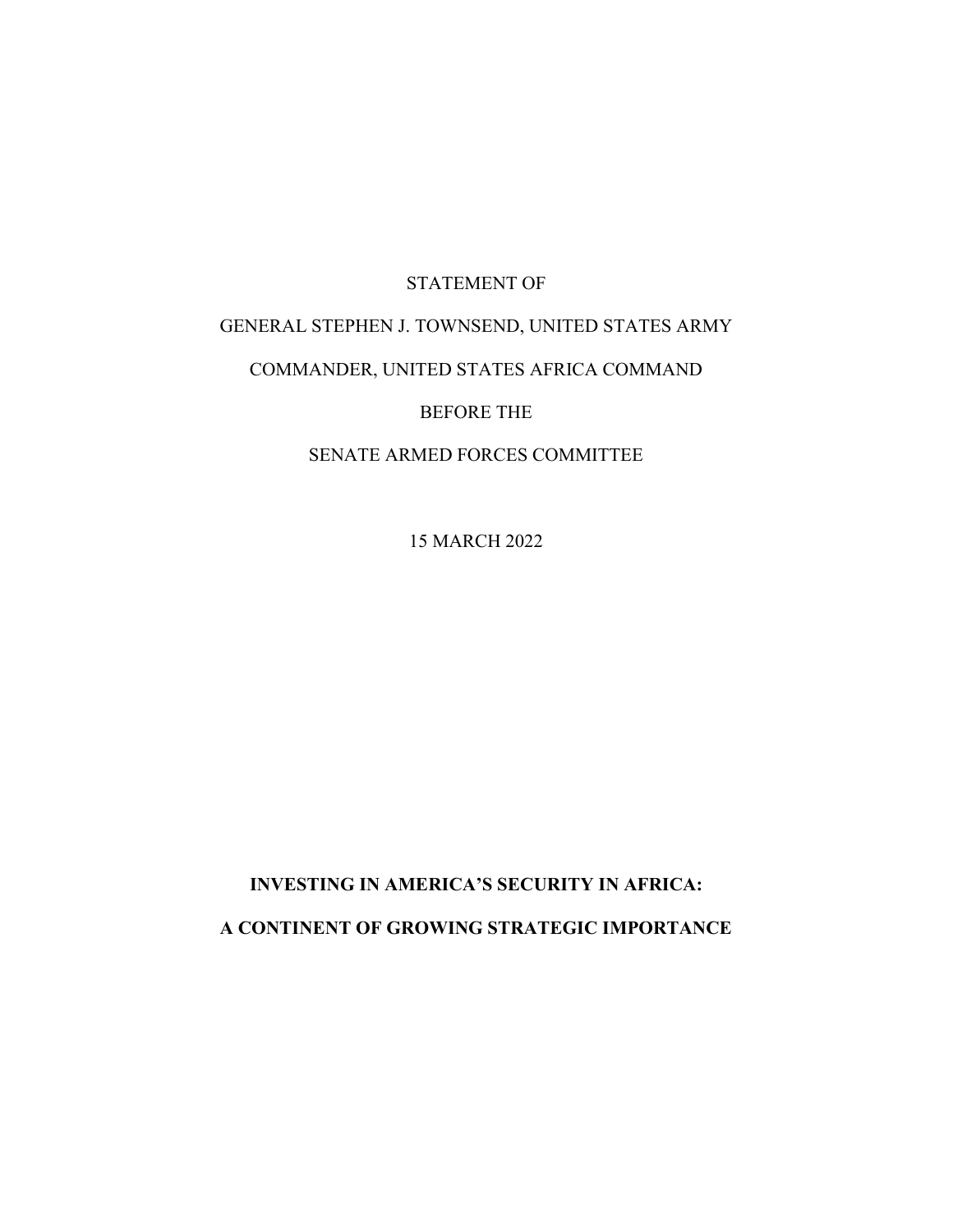# **INTRODUCTION:**

Chairman Reed, Ranking Member Inhofe, distinguished Committee members, I am once again honored to testify before you on behalf of over 10,000 service members and civilians of United States Africa Command (AFRICOM). As I enter the final months of my command, there has been no greater honor than serving alongside the men and women of AFRICOM who work so hard, even going in harm's way, to defend our nation and way of life. Since I last addressed this committee, AFRICOM underwent its third DoD-directed review in as many years—the "Global Posture Review"— ensuring our campaign plan aligned with the new National Defense Strategy (NDS) and bolstered the nation's deterrence to better safeguard vital U.S. interests. Throughout these reviews, AFRICOM has remained focused on our mission of protecting and advancing U.S. interests including maintaining a free, open, and stable international order—on the African continent. During my three years at AFRICOM, Africa's geostrategic importance has gained increasing global recognition, driving our strategic rivals to successfully leverage both soft and hard investments into political influence, sometimes malign, and hard military advantage. As my tenure at AFRICOM winds down, I am certain of two things—first, access to a stable and prosperous African continent will be increasingly important to the United States, politically, economically, and militarily and will become even more so in the future; and second, America will increasingly rely on her modest investment in U.S. AFRICOM to protect her interests and advance her objectives in this dynamic and important region of the world.

### **STRATEGIC ENVIRONMENT**

# *Potential vs. Obstacles… Opportunities vs. Challenges*

Africa lies at a global crossroads. This enormous continent's environment is complex—ripe with opportunity but burdened with challenges. It holds tremendous geo-strategic significance while being shaped by the competing forces of prosperity and poverty, peace and conflict, plenty and famine, good governance and corruption and democratic backsliding. These tensions are evident throughout Africa—a continent whose socio-economic importance to the future cannot be ignored.

Africa sits astride six strategic chokepoints and sea lines of communication<sup>[1](#page-2-0)</sup>, enables a third of the world's shipping<sup>[2](#page-2-1)</sup>, and holds vast mineral resources. When access through these strategic chokepoints is blocked, global markets suffer. Last March, the grounded container ship *Ever Given* blocked the Suez Canal and froze 12 percent of global shipping for 6 days<sup>[3](#page-2-2)</sup>. This same type of dilemma could limit the flow of U.S. forces as well. Beyond its geostrategic location, Africa possesses vast untapped energy deposits, including one third of the world's mineral reserves and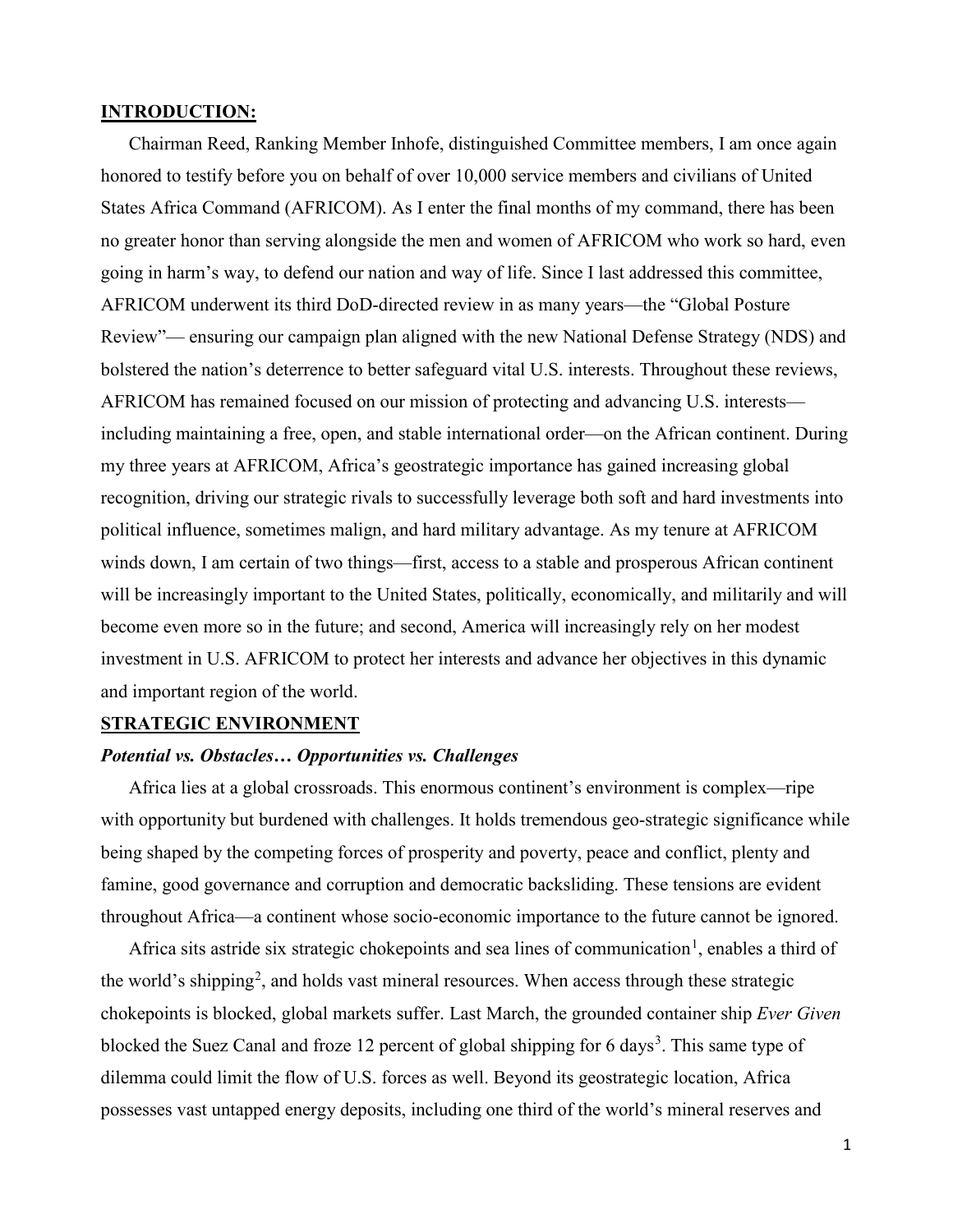<span id="page-2-1"></span><span id="page-2-0"></span>rare earth metals. These resources are the key supplies that America relies on to produce 21st century technologies<sup>[4](#page-2-3)</sup> and transition to clean energy, including mobile phones, jet engines, electrichybrid vehicles, and missile guidance systems. The winners and losers of the 21st century global economy may be determined by whether these resources are available in an open and transparent marketplace or are inaccessible due to predatory practices of competitors.

<span id="page-2-11"></span><span id="page-2-10"></span><span id="page-2-9"></span><span id="page-2-8"></span><span id="page-2-7"></span><span id="page-2-6"></span><span id="page-2-5"></span><span id="page-2-4"></span><span id="page-2-3"></span><span id="page-2-2"></span>African Gross Domestic Product (GDP) growth is a global leader averaging 4.9 percent per year since 2000, outpacing global GDP growth by 2 percent over the same period<sup>[5](#page-2-4)</sup>. This growth makes the continent a powerful part of the global economy—for both supply and demand. *The Economist* projects this impact will only increase when a quarter of world population will live in Africa by 2050—a billion of whom will be under 18 and entering the labor force<sup>[6](#page-2-5)</sup>. How those acting on this continent—including Africans, allies, partners and competitors—mitigate or exacerbate the drivers of fragility, like climate change and violent extremism, will determine whether this human potential serves as a catalyst for growth or a contributor to global crises.

# <span id="page-2-18"></span><span id="page-2-17"></span><span id="page-2-16"></span><span id="page-2-15"></span><span id="page-2-14"></span><span id="page-2-13"></span><span id="page-2-12"></span>*Climate Crisis: Exacerbating Fragility, Undermining Resilience*

<span id="page-2-22"></span><span id="page-2-21"></span><span id="page-2-20"></span><span id="page-2-19"></span>Climate change serves as a risk accelerant especially when coupled with other persistent fragility factors. Climate change compounds the challenges African nations face, raising new obstacles to overcome with respect to population, migration, and urbanization. Creeping ramifications of climate change include increased water shortages in the Sahel, storm surges in southern Africa, and lower crop yields in the Horn of Africa<sup>[7](#page-2-6)</sup>. All of these issues will have profound negative repercussions on the security environment my successor, and those who follow, will undoubtedly face. Sub-Saharan Africa could see as many as 86 million internal climate migrants by 2050<sup>[8](#page-2-7)</sup>. While the majority of migrants will likely remain within Africa, some 11 million are projected to cross the Mediterranean into Europe<sup>[9](#page-2-8)</sup>.

The demands of population displacement and forced migration reaffirm the need for a whole-ofgovernment approach bolstered by the right authorities and timely funding to tackle these challenges. The impact of climate change in Africa can best be addressed by strategic investments in adaptation and resilience, focusing on land and water resources, sustainable and clean power, empowering local leaders to advance community-based approaches to climate adaptation, and other areas where our development partners so expertly lead. Success with climate resilient development and climate mitigation reduces the need for America and our partners to engage in the defense sector.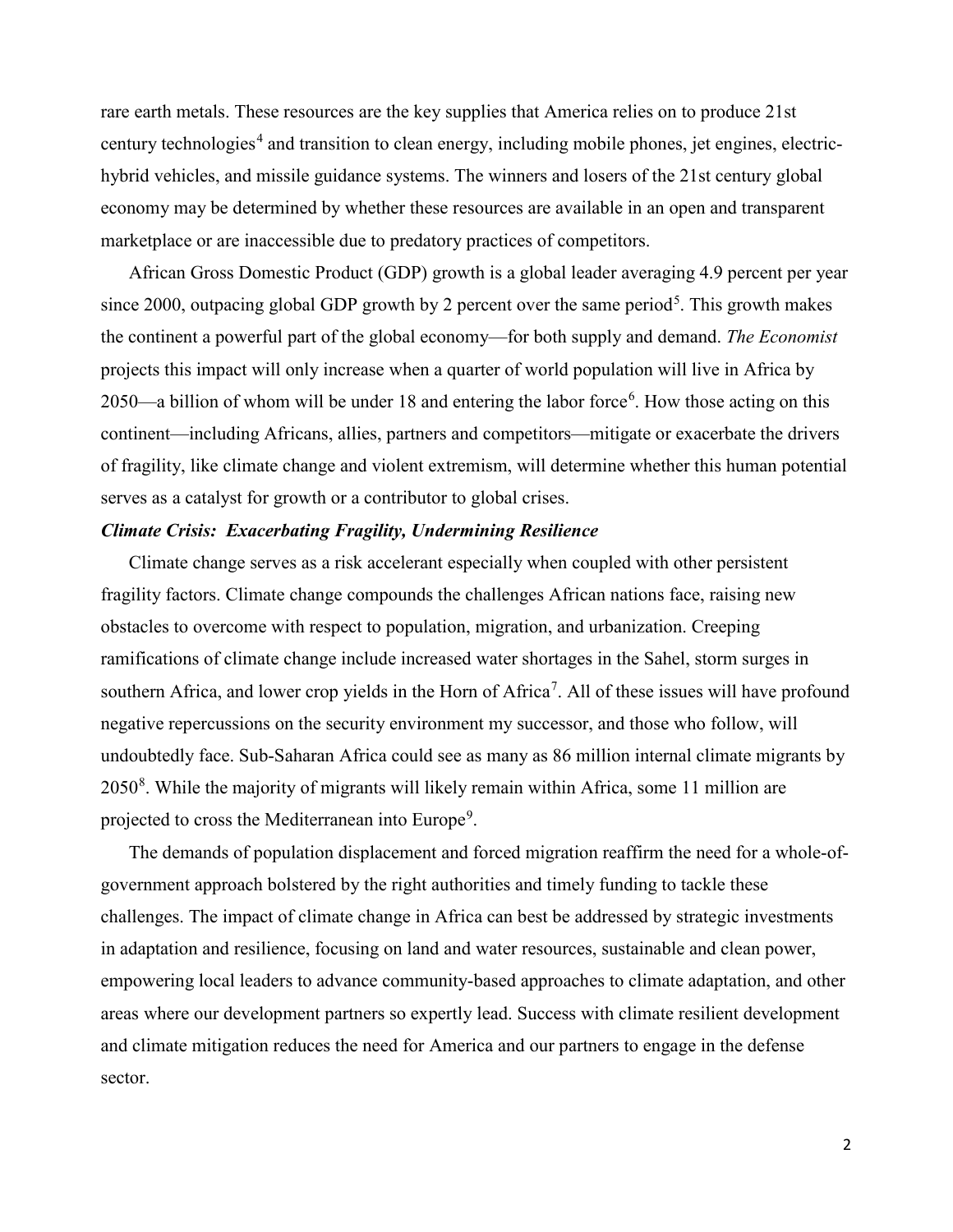# *Geo-Strategic Significance Drives Strategic Competition*

Africa's global impact drives global influence. Africans are increasingly influential in the United Nations (UN) and other international fora. Currently, Africa holds 28 percent of UN General Assembly votes<sup>[10](#page-2-9)</sup> and three of 15 UN Security Council (UNSC) seats<sup>[11](#page-2-10)</sup>. Our African partners face choices to strengthen the U.S. and allied-led open, rules-based international order or succumb to the raw power transactional pressure campaigns of global competitors. How African governments choose partners may determine the future of U.S. values-based influence in international political fora.

Strategic rivals, China and Russia, have long recognized Africa's importance. Both nations leverage opportunities to erode U.S. influence with African nations. Both nations are gaining ground on the continent. Both nations successfully convert soft and hard power investments into new partnerships. Both nations exert political influence at U.S. expense.

China continues to focus on the long game as its dominant position in African markets has allowed it to buttress autocracies and influence global political norms, technological standards, and commercial practices while offering an entry point for their military. China's heavy investment in Africa as its "second continent", and heavy handed pursuit of its "One Belt, One Road" initiative is fueling Chinese economic growth, outpacing the  $U.S.,<sup>12</sup>$  $U.S.,<sup>12</sup>$  $U.S.,<sup>12</sup>$  and allowing it to exploit opportunities to their benefit. This year, China significantly expanded the capabilities of its Doraleh Naval Base in Djibouti—Beijing's only permanent overseas military base—by adding a large and capable pier while advancing plans to establish a second location along West Africa's Atlantic Coast. By 2030, Chinese military facilities and technical collection sites in Africa will allow Beijing to project power eastward into the Middle East and Indo-Pacific Theaters and west into the Atlantic<sup>13</sup>. A permanent Chinese naval presence in West Africa would almost certainly require the Department to consider shifts to U.S. naval force posture and pose increased risk to freedom of navigation and U.S. ability to act.

Russia continues to undermine rule of law by exploiting insecurity and diplomatic disputes to expand its presence in Africa, primarily through its use of Kremlin-backed Wagner Group. Wagner has malignly inserted itself in several African countries— namely Libya, Sudan, Mozambique, Central African Republic (CAR), Mali—including instances where their mercenaries have been linked to horrific violence against civilians and other human rights abuses  $14$ . Where Wagner goes, instability follows. For example, Wagner forces in the Central African Republic (CAR) have reportedly massacred dozens of civilians during missions that ostensibly protect the government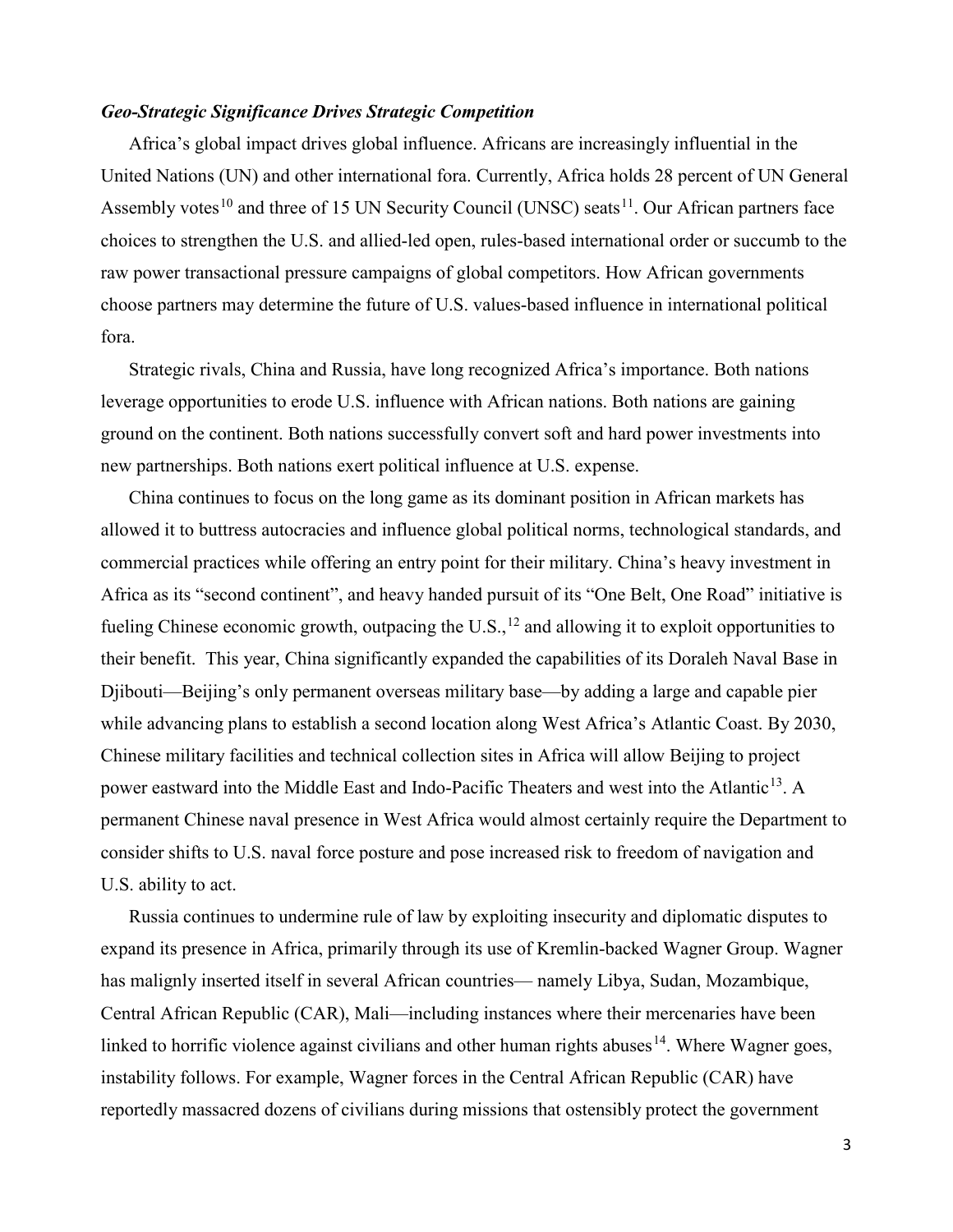while advancing Moscow's economic and political interests<sup>15</sup>. Russia's Wagner uses its designation of as a PMC for Moscow in an attempt to deny, however implausibly, these abuses. Similarly, President Putin insists Wagner is a private company employed by Mali's transitional authorities the same Malian authorities who claim that only official Russian Ministry of Defense personnel are conducting operations in their country. Further, Moscow remains Africa's largest arms supplier having increased exports by 23 percent over the last four years<sup>[16](#page-2-15)</sup>. The Kremlin's willingness to sell weapons to authoritarian leaders and combatants without end-user agreements fuels militarization and escalates conflict and instability across Africa.

#### *Violent Extremist Organizations (VEO), a Persistent and Growing Threat*

According to the Global Terrorism Index, seven of the ten countries with the largest increase in terrorism in 2020 were in Sub Saharan Africa, with Burkina Faso suffering a 590 percent increase. Islamic State of Iraq and Syria (ISIS) and al-Qaida-aligned VEOs remain a potent and growing threat across much of Africa. In East Africa, al-Qaida's al-Shabaab remains the greatest threat to U.S. persons and interests in the region as well as the homeland, while undermining peace, security, and political progress in Somalia. The largest, wealthiest and most lethal Al Qaeda affiliate in the world today, al Shabbab is now working to re-establish supporting ties with Al Qaeda in the Arabian Peninsula (AQAP). It is my judgement that due to a lack of effective governance and counter-terrorism pressure, al Shabaab has only grown stronger and bolder over the past year as seen in recent coordinated, multi-target attacks in Mogadishu.

Sustained U.S., African, and allied counter-terrorism pressure has significantly weakened VEOs in North Africa but the problem has shifted southward to Sub-Saharan areas. In the Sahel, what started in the mid-2000s as a small, largely isolated, al-Qaida offshoot in northern Mali, Jama'at Nusrat al-Islam wal-Muslmin or JNIM, has metastasized into a powerful, sprawling terrorist network now threatening Mali, Burkina Faso, Niger, and littoral West Africa. In addition, ISIS's exploitation of ungoverned spaces, including recognition and creation of new branches elsewhere in Sub-Saharan Africa, has increased these groups' ability to destabilize local governments, exploit fragility and instability factors, and drive radicalism. Increased collaboration among ISIS groups in central Africa is a concerning trend that is expanding the terrorist threat to Mozambique, Tanzania, and the Democratic Republic of the Congo. It is my judgement that greater and more coordinated efforts are necessary by our African and international partners, with continued U.S. support, if we are to check the pervasive spread of violent extremism—especially in East and West Africa.

# **U.S. AFRICOM's APPROACH**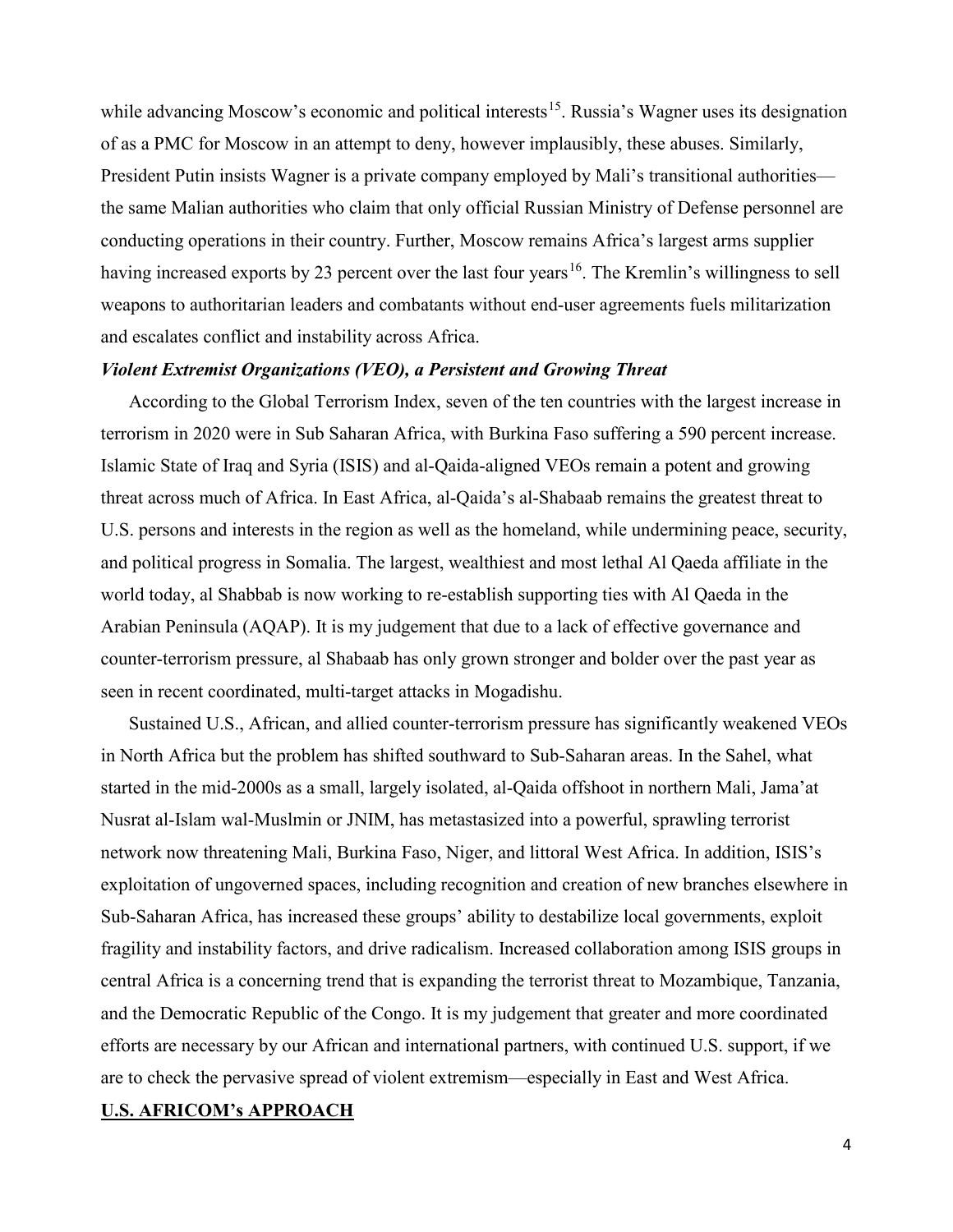AFRICOM actively campaigns towards four enduring objectives<sup>17</sup>. First, maintain America's strategic access and influence on the continent. Failure to achieve this objective means failure everywhere else. Second, counter threats to U.S. persons, facilities, and interests, whether they be from violent extremists or other malign actors. Third, prevent and respond to crises that can range from disaster relief to threats against our embassies. Finally, we do all this with a lean, purpose-built combatant command and a coordinated, Diplomacy-Defense-Development effort that teams with allies and partners to achieve shared security objectives, and advance shared principles. This deliberate, coordinated, low-cost campaign approach requires resources to protect previous and future gains—especially as our strategic competitors increase their investments.

### *Maintain America's Strategic Access and Influence*

Gaining and maintaining access and influence underpins all U.S. government efforts in Africa and is the cornerstone of our campaign. Without it, we cannot ensure U.S. ability to act, assure allies and partners, deny adversary objectives, respond to crisis, deter major war, or posture to successfully transition from deterrence to conflict. AFRICOM primarily achieves access and influence in priority locations through focused activities such as senior leader engagements; security force assistance and cooperation; and multi-national exercises. We effectively leverage our resources through this range of effective, low-cost opportunities that contest malign influence, impose costs, and exert pressure with minimal escalatory risk.

Activities such as delivery of COVID aid, bilateral security cooperation, and assistance programs focus on African partner nations' priorities, such as existential VEO threats; while exercises such as AFRICAN LION, FLINTLOCK, and CUTLASS EXPRESS expand interoperability that bolsters partner capabilities. AFRICOM's Joint Exercise Program saw cuts from 2020 resulting in the cancellation of three exercises in 2022. The Joint Exercise Program is key to fostering relationships and has the added benefit of enhancing partner effectiveness, deterring malign actor access and influence, and helping prevent exploitation of African nations.

At the end of the day, our engagements, our access, and our influence in Africa matter. Even with our limited physical presence on the continent, we are still considered the "partner of choice" by most African nations. This position of advantage is ours to lose.

### *Countering Threats to U.S. Persons and Interests*

AFRICOM is the only combatant command with basing that neighbors a Chinese military installation, and one of only two combatant commands with active counter-terrorism operations. Africa is a center for VEO confrontations. I have fought Al Qaeda and ISIS in Afghanistan, Iraq,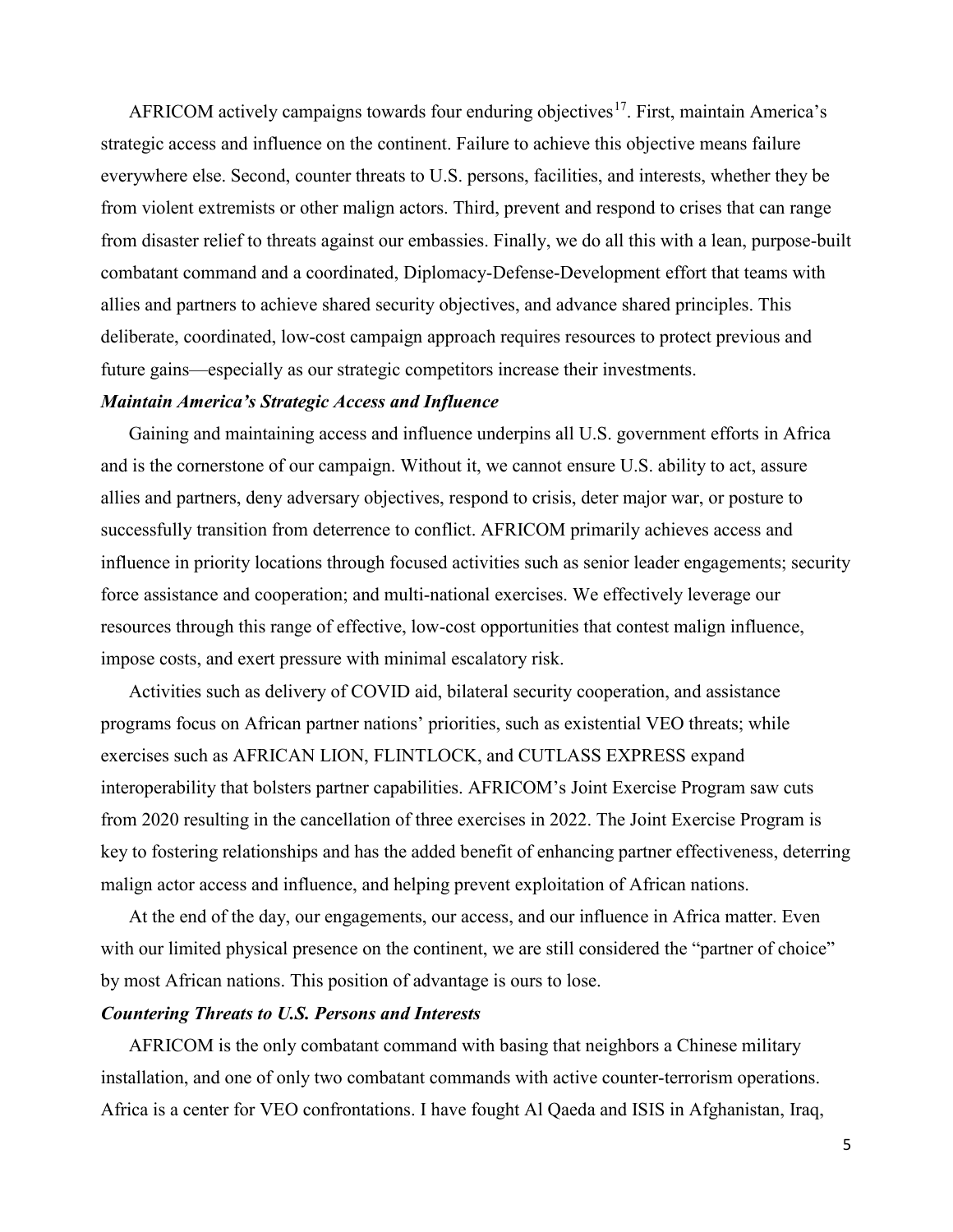and Syria; and in my judgment, VEOs have shifted their weight of effort to Africa. For a variety of reasons, U.S. and partner efforts to disrupt and degrade the most dangerous VEOs have not achieved the success we need. To advance America's security, we are revising and renewing our own efforts. Al-Qaida's al-Shabaab retains the intent and capability to threaten U.S. persons and interests from its safe haven in Somalia, making it a top-tier VEO threat for the U.S. Government and the top counter-VEO priority for AFRICOM<sup>[18](#page-2-17)</sup>. While the metastasis of Al-Qaida and ISIS in West Africa does not pose an immediate threat to the U.S. homeland, they are a clear danger to U.S. persons and interests in West Africa as well as our African and international partners there. Our continued support to multi-national partners in the Sahel, bilateral relationships with affected African partners, and continued support to cooperative efforts remain critical to suppressing the VEO threat. These efforts are essential to early warning to prevent future attacks.

As VEOs remain the number one concern for many African countries, U.S. counterterrorism support is also a key avenue by which we compete strategically on the continent. In Africa, helping partners tackle shared security goals to address VEO challenges is an effective way America wins influence over strategic competitors.

#### *Preventing and Responding to Crises to Protect U.S. Interests*

Always ready, regardless the threat, AFRICOM safeguards U.S. personnel, facilities, and other critical interests in Africa's uncertain and volatile operating environment. In 2021 AFRICOM maintained a ready-response posture. In one brief period, we simultaneously tracked violence in Chad, prepared for concurrent Non-combatant Evacuation Operations in Ethiopia and Sudan, shepherded diplomatic engagements in Libya, monitored multiple irregular transitions of power, and conducted periodic engagements in Somalia. With crisis frequency in Africa managed in hours and days, not weeks and months, AFRICOM selected capabilities to provide the crisis response the American people expect.

Africa contains 16 of the 31 diplomatic posts designated by the Department of State (DoS) as High Threat or High Risk worldwide<sup>[19](#page-2-18)</sup>. U.S. diplomats and service members operate across the continent at the extreme fringes of our operational reach. AFRICOM shares its crisis response forces, located in four widely dispersed locations, with three other combatant commands. These shared resources maximize the savings and readiness for the Department of Defense. Personnel Recovery/MEDEVAC, ISR and vertical lift are the most important capabilities our troops need to accomplish their missions in harm's way with acceptable risk.

#### *Teaming with Allies & Partners to Achieve Shared Security Objectives*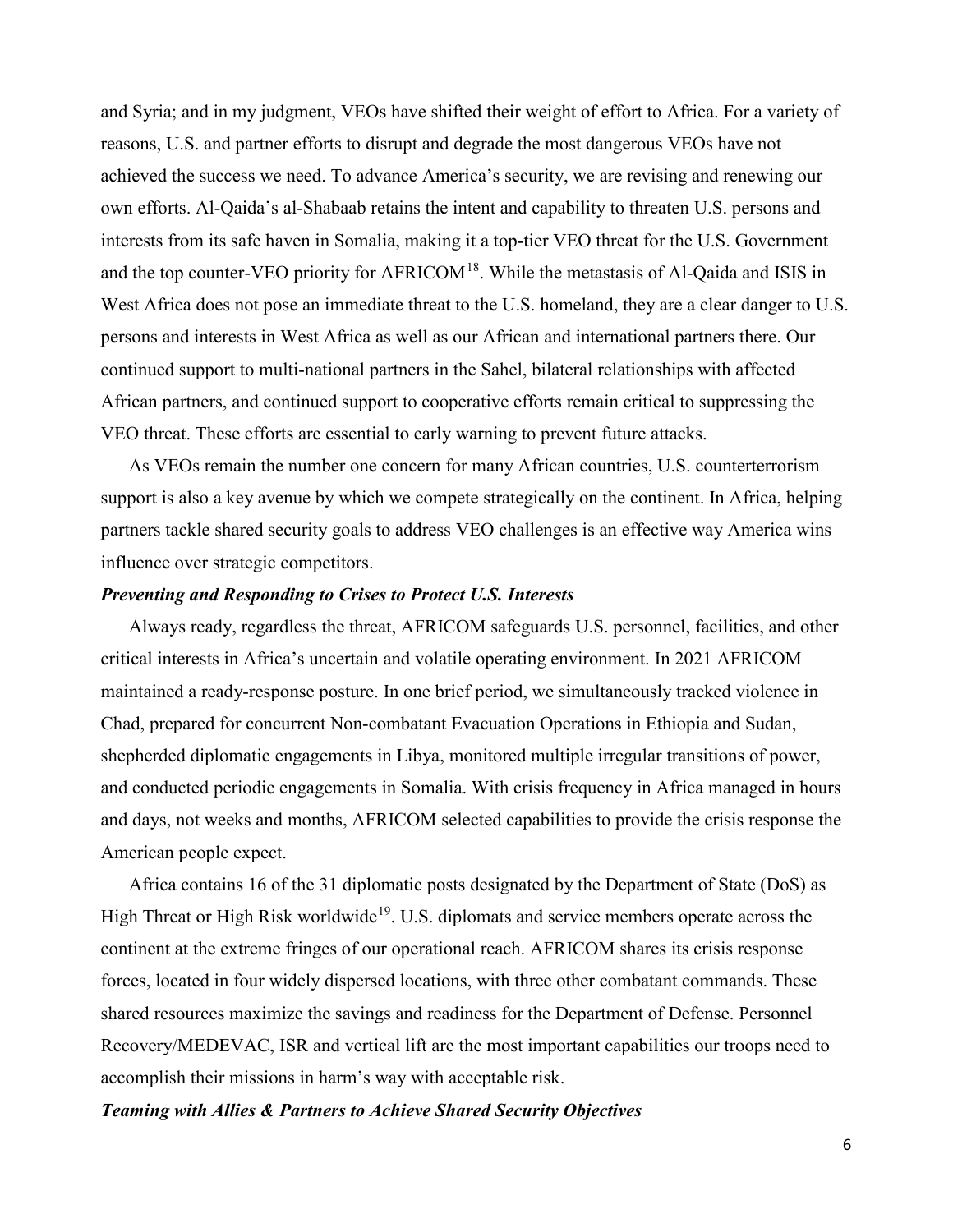AFRICOM pursues our campaign objectives in close cooperation with allies and partners. Our relationships enable us to coordinate actions, enhance interoperability and share costs and risk to achieve mutual security goals. These relationships not only lead to stronger access and influence, but also showcase democratic principles, strengthen compliance with the rule of law, and highlight nefarious intentions of our competitors.

Strong bilateral relationships with allies and partners are also fostered through AFRICOM's active participation in multi-national efforts. This participation reinforces our message that the U.S. will stand side-by-side with our partners to work toward a more stable and prosperous Africa. Furthermore, our presence, engagement, and security cooperation efforts with partners not only improve their capability to address internal security concerns, but also degrades our competitors' ability to exploit relationship gaps. The National Defense Strategy places great importance on partnering. However, DoD distribution of security cooperation funding steadily declined for AFRICOM in previous years. This is an area of concern to me, as I assess it opens the door for China or Russia to usurp the U.S. as the partner of choice. Security cooperation, multi-national exercises, and the National Guard's State Partnership Program (SPP) provide AFRICOM with relatively low-cost tools to strengthen relationships, sustain our long-term strategic alliances, and address future challenges.

# **REGIONAL ASSESSMENTS & OBJECTIVES:**

# *East Africa*

Somalia's slow but continued steps towards stability stalled over the past year. Al-Shabaab exploited political infighting and decreased security pressure from Somalia, African Union Mission in Somalia (AMISOM) and the U.S., to expand its territorial control, revitalize attacks in Mogadishu, and plan terrorist attacks that threaten American persons and interests. The persistent threat al-Shabaab poses to U.S. persons and interests, coupled with the pressing need to disrupt ISIS-Somalia's funds distribution, as well as stay postured for crisis operations in Ethiopia and Sudan, reinforces the importance of retaining our small force footprint in the Horn of Africa.

Both Djibouti and Kenya remain strong partners in this increasingly vital but volatile region. I believe the U.S. must continue our efforts to support these partners, lead Somali and AMISOM partners to pursue our common fight against al-Shabaab and degrade their ability to threaten the homeland. As al-Qaida's largest and wealthiest global affiliate<sup>[20](#page-2-19)</sup>, if left unchecked al-Shabaab will soon expand beyond Somalia's borders and become an even greater threat to regional stability and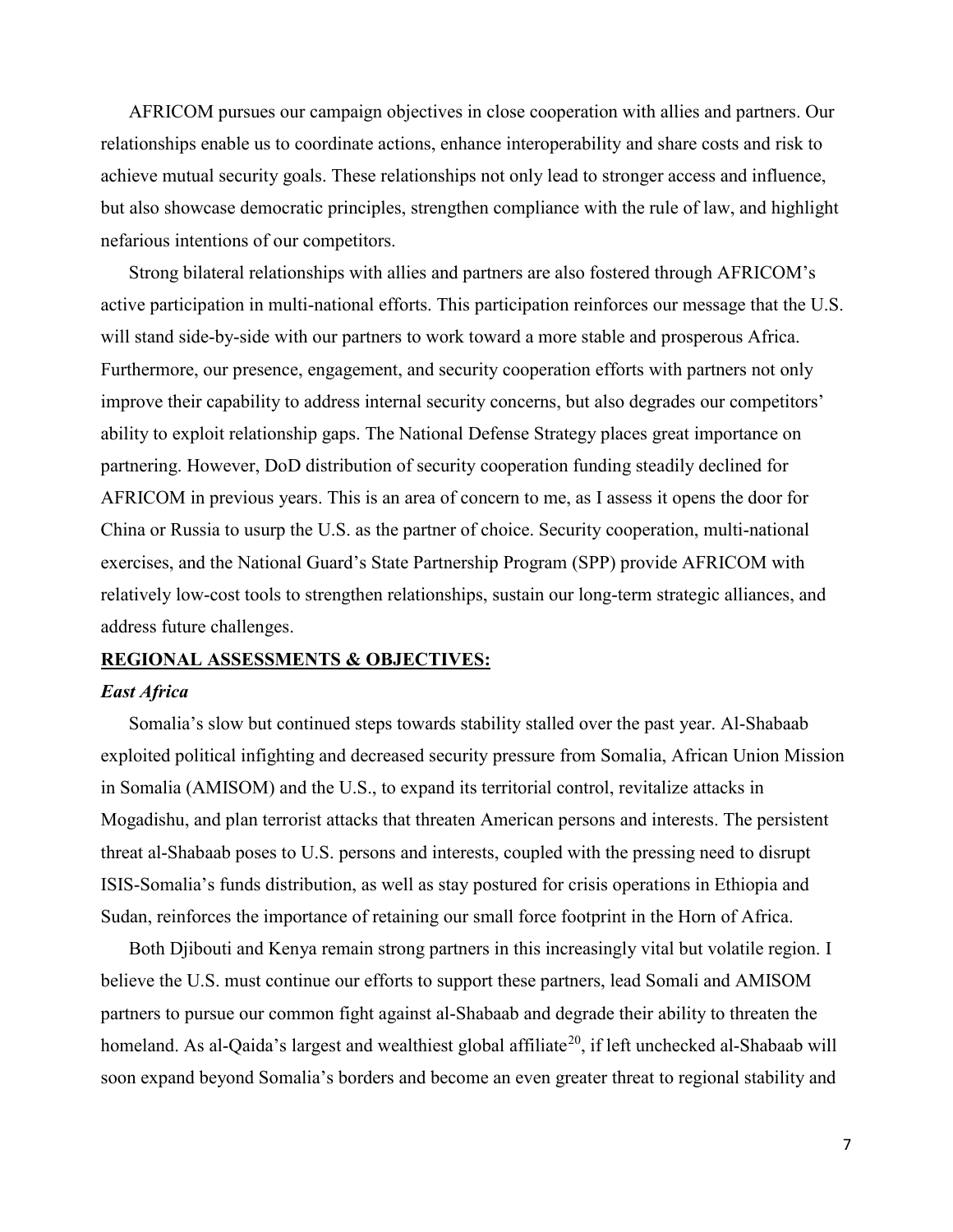American interests. ISIS-Somalia's ability to connect, direct and fund ISIS elements elsewhere in Africa makes them a group of unique concern.

# *The Sahel, Littoral West Africa and the Gulf of Guinea*

The rapid expansion of Sahel-based VEOs outside of Mali and Burkina Faso calls for stronger international action. During the past year, Jama'at Nusrat al-Islam wal-Muslmin (JNIM) made inroads into littoral West Africa, adding a new destabilizing threat to strategically important countries on the Atlantic. Compounding the escalating security situation, JNIM's regional rival, ISIS in the Greater Sahara (ISIS-GS), has embarked on a campaign targeting civilian populations with mass casualty attacks, taxation, and recruitment thus driving regional instability.

AFRICOM's approach in West Africa aims to *limit* VEO destabilization of the Sahel and *prevent* further VEO expansion in Niger and the littoral states. Our three-pronged approach is strengthening U.S. assistance to international partners, bolstering partner effectiveness to deal with VEO advances, and increasing the effectiveness of existing multi-lateral security constructs in the region. We enable the State Department and U.S. Agency for International Development to capitalize on these lines of effort, addressing drivers of instability and contributing to sustainable solutions. Otherwise, competitors will affiliate and partner where the U.S. government does not— Mali's outreach to Russia's Wagner Group is a prime example<sup>21</sup>.

Nigeria is the largest purchaser of U.S. military equipment in West Africa and is an important security partner on the front lines against ISIS's largest global affiliate, ISIS-West Africa (ISIS-WA). ISIS-WA has consolidated control over the Lake Chad Basin and increased cross-border attacks into Niger, Chad, and Cameroon. Abuja's domestic security concerns, and those it shares with its littoral West African neighbors, have strategic implications beyond national borders. Illegal, Unreported, and Unregulated (IUU) fishing is a devastating economic and food-scarcity challenge for the region. Chinese fishing fleets are the primary IUU offender, even as Beijing offers West African countries maritime security cooperation as pretext to expand a security or military basing foothold it could use to threaten the United States. There is no clear delineation between military, economic, and diplomatic investments by China, therefore the line between pro-Africa and anti-U.S. activity can be difficult to discern.

U.S. maritime engagement, especially in West Africa, is critical. A single unique asset, our new expeditionary staging base vessel, USS Hershel "Woody" Williams (HWW), provides enormous return on investment. Assigned to AFRICOM in August 2020, the HWW conducted more Sub-Saharan maritime engagements in less than two years than this command was able to conduct in the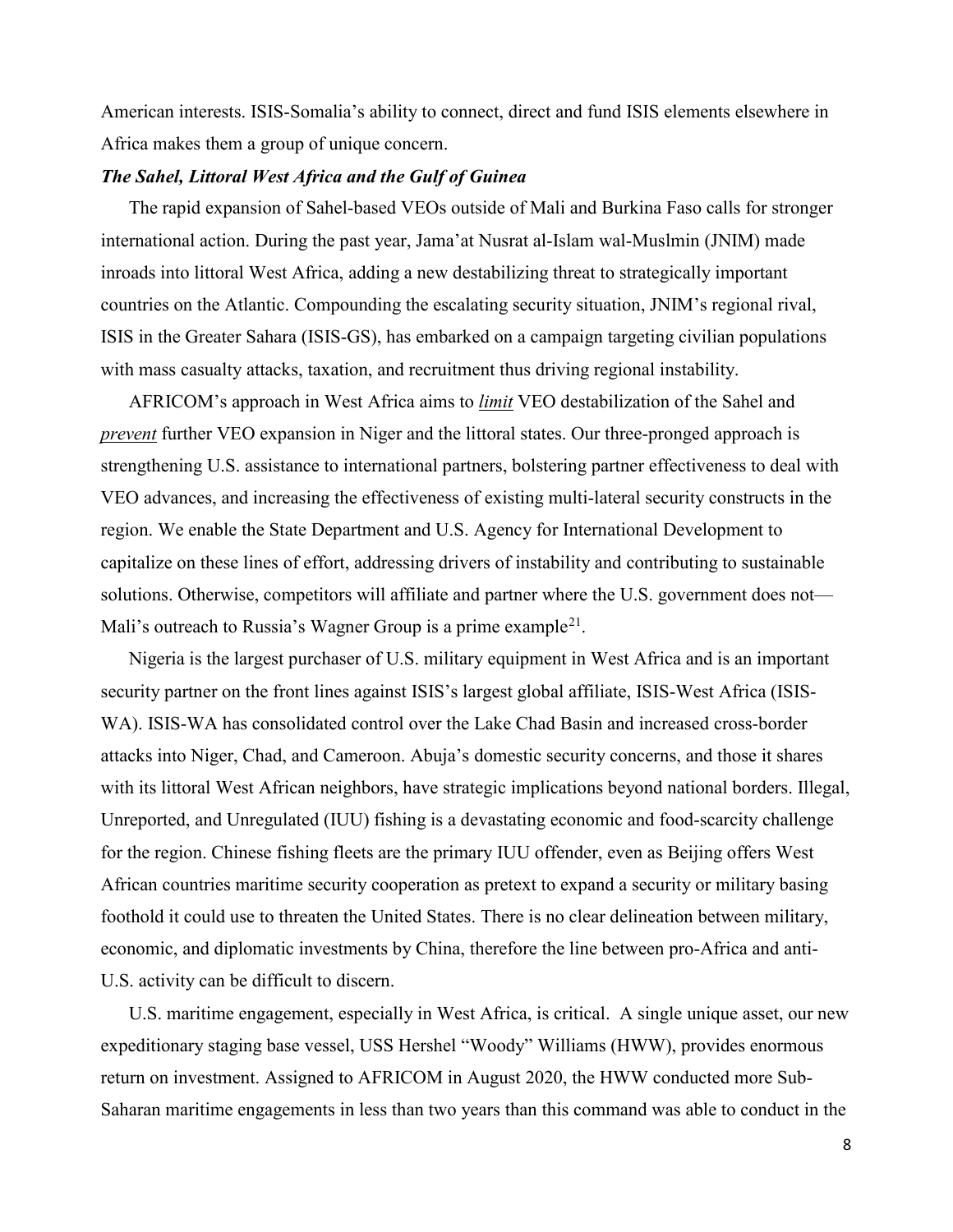previous five years. In four locations, she was America's first port call in over a decade. Regular presence of a vessel like HWW demonstrates U.S. commitment and improves interoperability with our African partners in ways that had been absent for years<sup>22</sup>. Our Ambassadors praise the powerful impact of our maritime engagement to advance an array of U.S. security objectives in Africa.

### *North Africa*

Countering the encroachment of Russia and China along NATO's southern flank remains a top focus for AFRICOM, followed by monitoring and disrupting signs of VEO resurgence in Libya and Tunisia, and supporting State Department efforts to consider reestablishment of a permanent U.S. diplomatic presence in Tripoli. Senior DoS and AFRICOM engagements this past year helped Libya defuse its long-standing civil war, advanced progress to a unified government, and disrupted longstanding Russian aspirations to establish a permanent security foothold in the country. Conversely, Tunisia's economic and democratic uncertainty made it increasingly vulnerable to Chinese influence, threatening Tunisia's strategic importance as a major non-NATO U.S. ally, as Tunis signed new financial and technical agreements with Beijing. Future Chinese overtures could further expand Beijing's leverage in Tunisia, including potential port development<sup>[23](#page-2-22)</sup>.

Maintaining strong partnerships remains critical to U.S. access, influence and interests in the region. Last summer 31 partner nations joined AFRICOM for exercise AFRICAN LION, our premier annual exercise combining air, ground, and maritime components to enhance readiness of U.S. forces and strengthen African security capabilities. AFRICOM's ability to exercise with Major Non-NATO Allies, like long-standing co-host Morocco, is key to bolstering U.S. credibility on the continent and supporting a lead security partner.

# *Central and Southern Africa*

Thwarting the rise of ISIS in Mozambique, Tanzania, and Uganda is a key regional objective in Central and Southern Africa, where we are witnessing accelerated trends of VEO mergers, cohesion, and expansion. This year, security forces from eight countries of the Southern African Development Community joined Rwandan troops in northern Mozambique to stabilize Cabo Delgado and push ISIS back into the bush. AFRICOM training and partnership enables this regional solution to regional instability. Despite this underappreciated success of regional cooperation, other central and southern African countries—unaffected by VEO violence three years ago—remain threatened by ISIS expansion today. AFRICOM maintains small, unmanned contingency locations in Africa to provide platforms for crisis response. We have these on-call "lily pads" across the continent with the exception of southern Africa, a region larger than the continental U.S.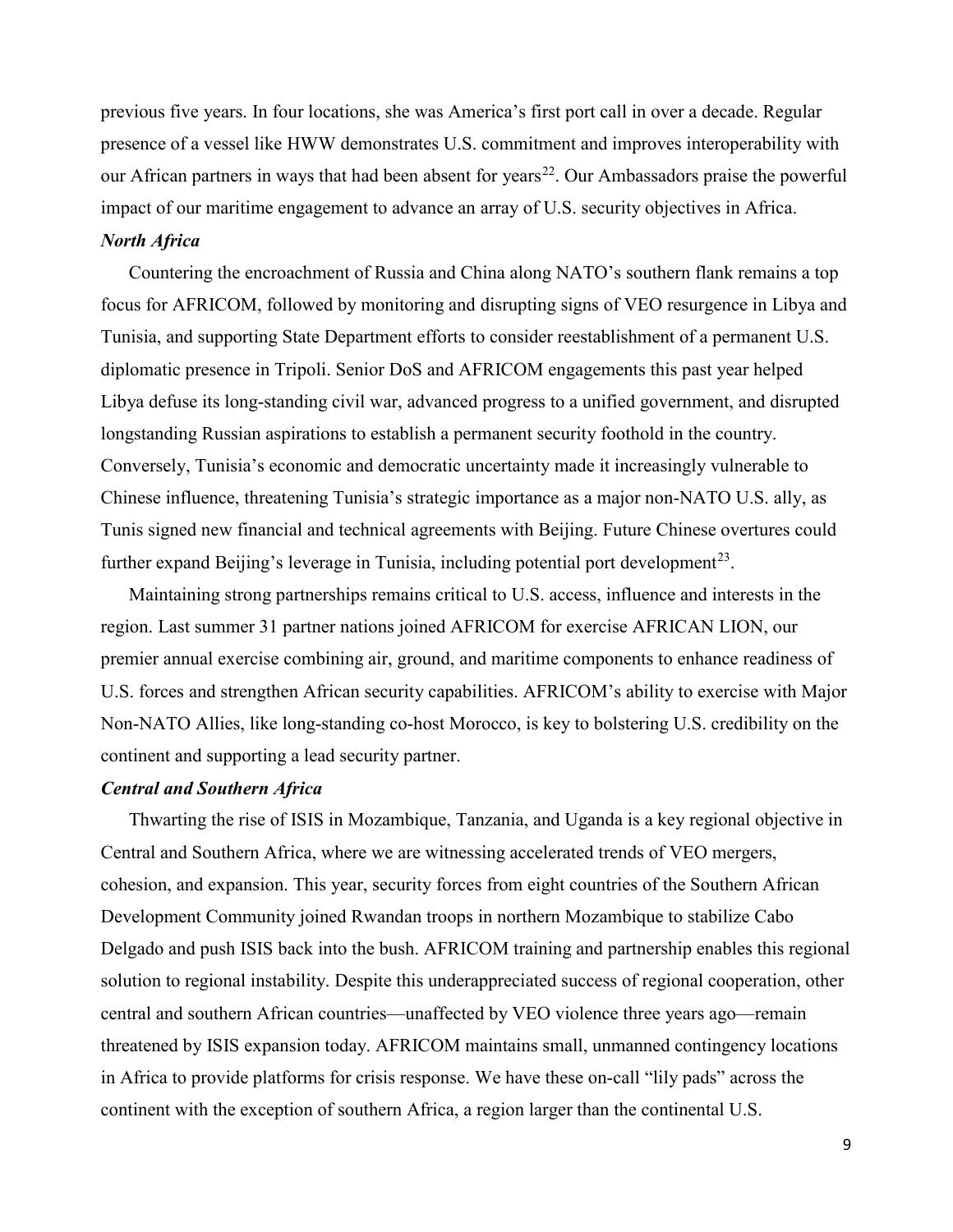# **CONCLUSION**

A more stable and prosperous Africa will enhance America's security. AFRICOM is committed to our work to improve security and stability, to doing our part in whole of U.S. government efforts to lessen the sources of extremist recruitment, to create stable political environments, to improve governance and to promote democracy and the rule of law.

With our partners, the men and women of USAFRICOM work hard every day to maintain U.S. access and influence in Africa, to counter threats that might emanate from Africa, and to rapidly and effectively respond to crises that threaten U.S. interests or are humanitarian in nature. To be effective in these tasks, our troops require critical capabilities—PR/MEDEVAC; contracted airborne ISR platforms, both manned and unmanned; security cooperation programs like the International Security Cooperation Program; and exercise programs that help our partner nations in countering VEO activities while also enhancing their own security. These capabilities allow our troops as well as partners and allies to succeed in not only defeating our enemies, but also allowing our partners to continue to build their own capabilities and capacity.

Despite AFRICOM's forward leaning stance, we know one of our main roles it to enable diplomacy and development—our tools of *first* resort. For that reason, AFRICOM requests Congress consider measures to ensure we have confirmed Ambassadors to lead our diplomatic missions in Africa. Currently five nominees are pending confirmation, including Chad, Kenya, South Africa, South Sudan, and Sudan. At the same time, I believe the USAID would greatly benefit from increased flexibility to address emerging requirements. Due to earmark constraints in annual appropriations, the USAID Administrator has limited discretion to direct resources within Africa.

I believe it is imperative that America sustain a predictable, though modest, investment in AFRICOM to protect U.S. interests and advance U.S. objectives in this dynamic and important region of the world. A sustained and coordinated U.S. government approach, bolstered by strategic vision and appropriate resourcing, can serve to strengthen relationships with partners in Africa, preserve U.S. interests, and further our objective for increased security, stability and prosperity.

Thank you for your diligence and commitment to invest in AFRICOM—its joint force and its future. Together with your support, AFRICOM will continue to implement smart investments and partner with this region of growing strategic importance to advance America's interests.